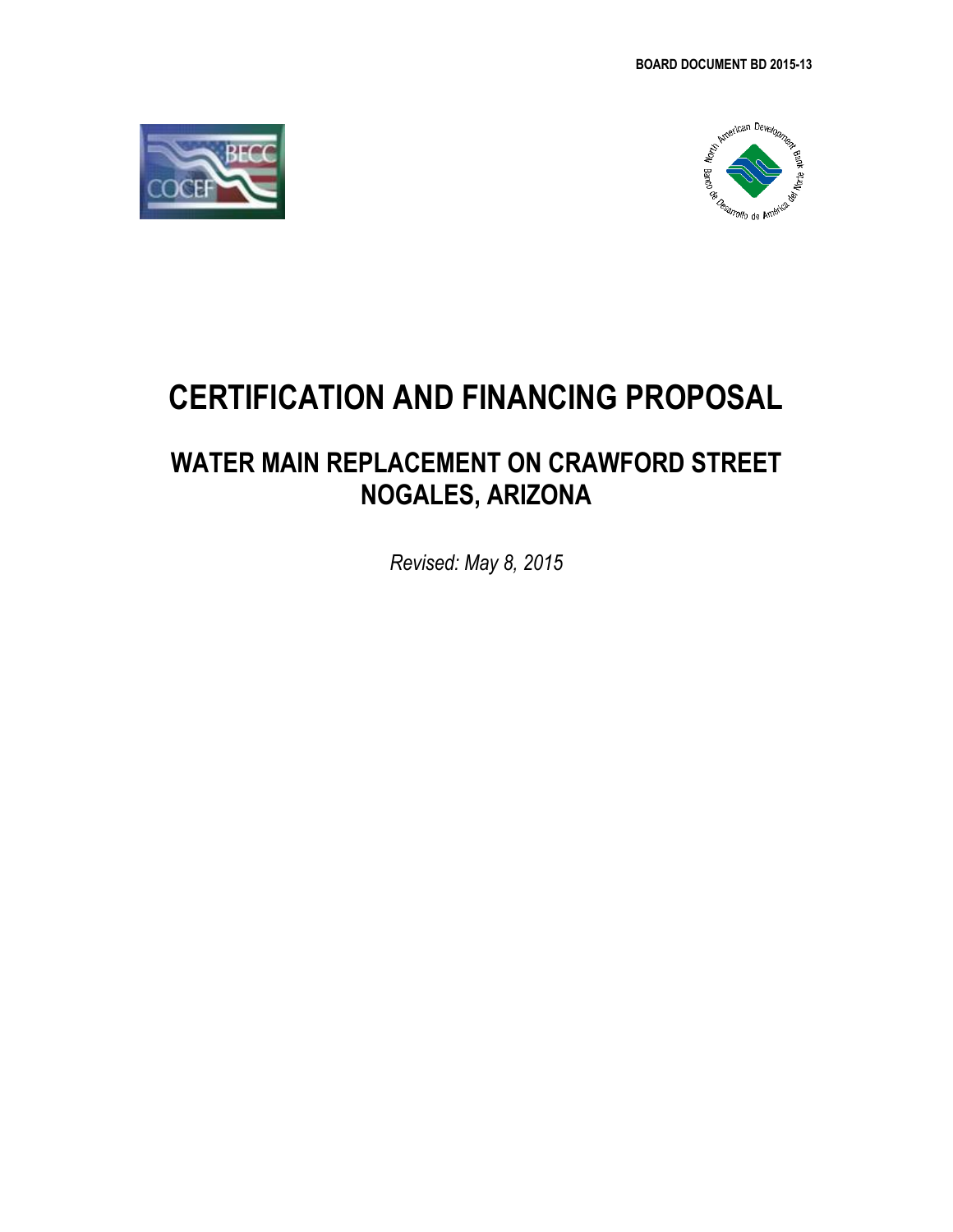## **CERTIFICATION AND FINANCING PROPOSAL**

## **WATER MAIN REPLACEMENT ON CRAWFORD STREET NOGALES, ARIZONA**

#### **INDEX**

|    |                                     |                                                                                                                | 2  |  |  |
|----|-------------------------------------|----------------------------------------------------------------------------------------------------------------|----|--|--|
| 1. | 3                                   |                                                                                                                |    |  |  |
| 2. | <b>CERTIFICATION CRITERIA</b>       |                                                                                                                |    |  |  |
|    | 2.1                                 | <b>Technical Criteria</b>                                                                                      |    |  |  |
|    |                                     |                                                                                                                |    |  |  |
|    |                                     |                                                                                                                |    |  |  |
|    |                                     |                                                                                                                |    |  |  |
|    |                                     |                                                                                                                | 8  |  |  |
|    | 2.2                                 | <b>Environmental Criteria</b>                                                                                  |    |  |  |
|    |                                     | 2.2.1. Compliance with Applicable Environmental Laws and Regulations 9                                         |    |  |  |
|    |                                     |                                                                                                                | 9  |  |  |
|    | 2.3                                 | <b>Financial Criteria</b>                                                                                      |    |  |  |
|    |                                     |                                                                                                                | 11 |  |  |
|    |                                     | 2.3.2. Program Criteria Compliance [11, 2010] The Case of Program Criteria Compliance [11, 2010] The Case of P | 11 |  |  |
|    |                                     |                                                                                                                | 12 |  |  |
| 3. | <b>ACCESS TO PUBLIC INFORMATION</b> |                                                                                                                |    |  |  |
|    | 3.1                                 |                                                                                                                | 12 |  |  |
|    | 3.2                                 |                                                                                                                | 12 |  |  |
|    | <b>ANNEXES</b>                      |                                                                                                                |    |  |  |
|    |                                     |                                                                                                                | 14 |  |  |
|    |                                     |                                                                                                                | 16 |  |  |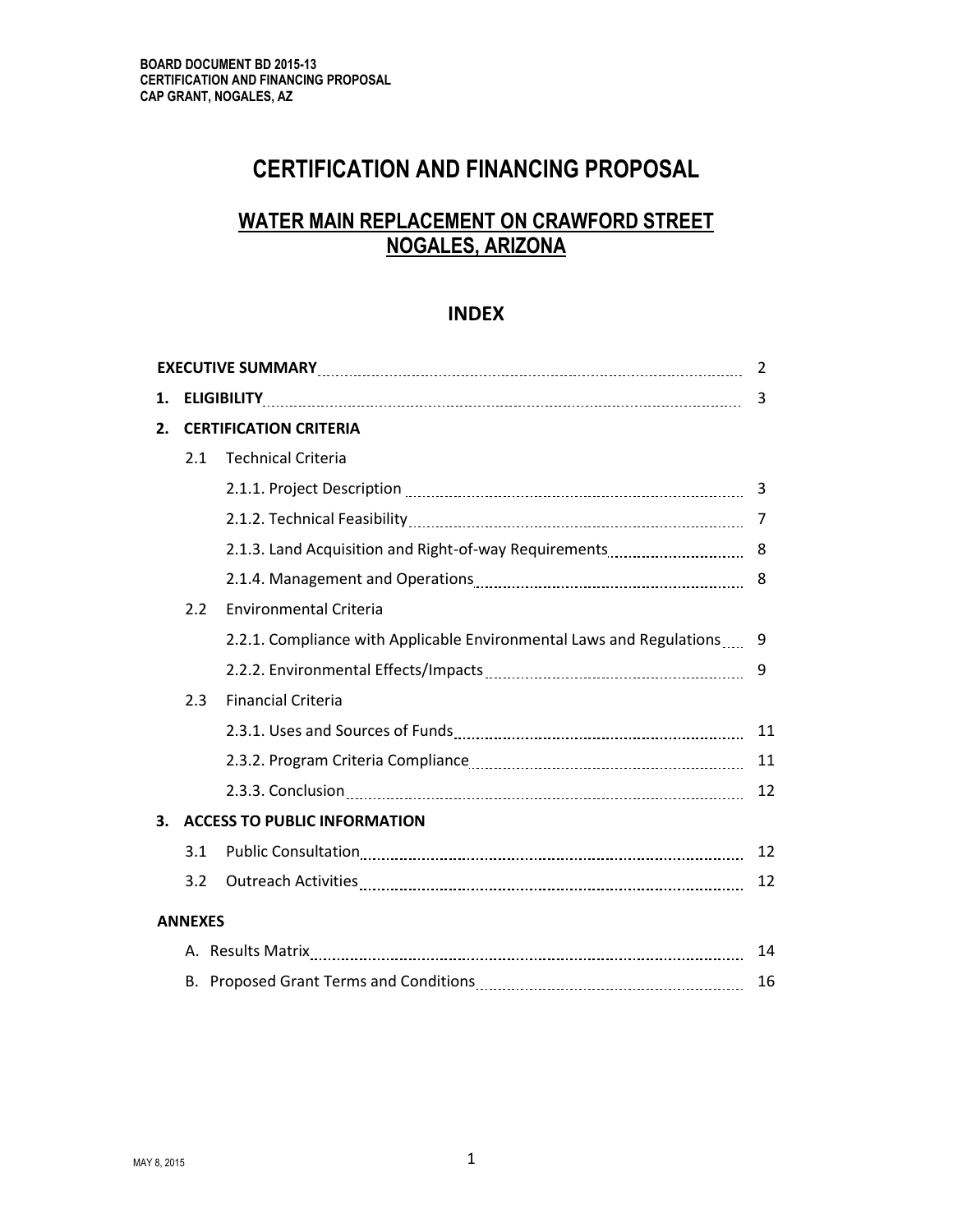## **EXECUTIVE SUMMARY**

## **WATER MAIN REPLACEMENT ON CRAWFORD STREET NOGALES, ARIZONA**

| Project:                            | The project consists of the replacement of the Crawford Street water<br>main in Nogales, Arizona (the "Project").                                                                                                                      |               |       |  |  |
|-------------------------------------|----------------------------------------------------------------------------------------------------------------------------------------------------------------------------------------------------------------------------------------|---------------|-------|--|--|
| <b>Project Objective:</b>           | The purpose of the Project is to increase potable water service<br>reliability and reduce incidents of service interruption and/or low<br>pressure, contributing to the reduction of the risks associated with<br>waterborne diseases. |               |       |  |  |
| <b>Expected Project</b><br>Outcome: | The Project is expected to generate environmental and human health<br>benefits related to the following Project outcomes:                                                                                                              |               |       |  |  |
|                                     | Provide access to safe and reliable drinking water services,<br>$\bullet$<br>directly benefiting 330 residential connections.                                                                                                          |               |       |  |  |
|                                     | Eliminate interruption of service and reduce water losses.<br>٠                                                                                                                                                                        |               |       |  |  |
| <b>Population Benefitted:</b>       | 1,178 residents of city of Nogales, AZ <sup>1</sup>                                                                                                                                                                                    |               |       |  |  |
| <b>Project Sponsor:</b>             | The City of Nogales, AZ                                                                                                                                                                                                                |               |       |  |  |
| <b>Project Cost:</b>                | US\$645,000                                                                                                                                                                                                                            |               |       |  |  |
| <b>NADB Grant:</b>                  | US\$500,000 from NADB's Community Assistance Program (CAP)                                                                                                                                                                             |               |       |  |  |
| <b>Uses &amp; Sources of</b>        | <b>Uses</b>                                                                                                                                                                                                                            | <b>Amount</b> | %     |  |  |
| <b>Funds:</b>                       | Construction*                                                                                                                                                                                                                          | \$645,000     | 100.0 |  |  |

Construction\* 100.0 **TOTAL** 5645,000 100.0 **Sources Amount %** City of Nogales, Arizona  $\vert$  \$145,000  $\vert$  22.5 NADB CAP Grant  $\begin{array}{|c|c|c|c|c|} \hline \text{NADB CAP Grant} & \text{5500,000} & \text{77.5} \hline \end{array}$ **TOTAL 100.0 100.0** 

\* Includes costs related to water main construction only.

**(US\$)**

 $\overline{\phantom{a}}$ 

 $1$  Population benefitted is estimated based on the number of service connections receiving improved service and 3.57 persons per household, as provided by the U.S. Census 2008-2012 projections.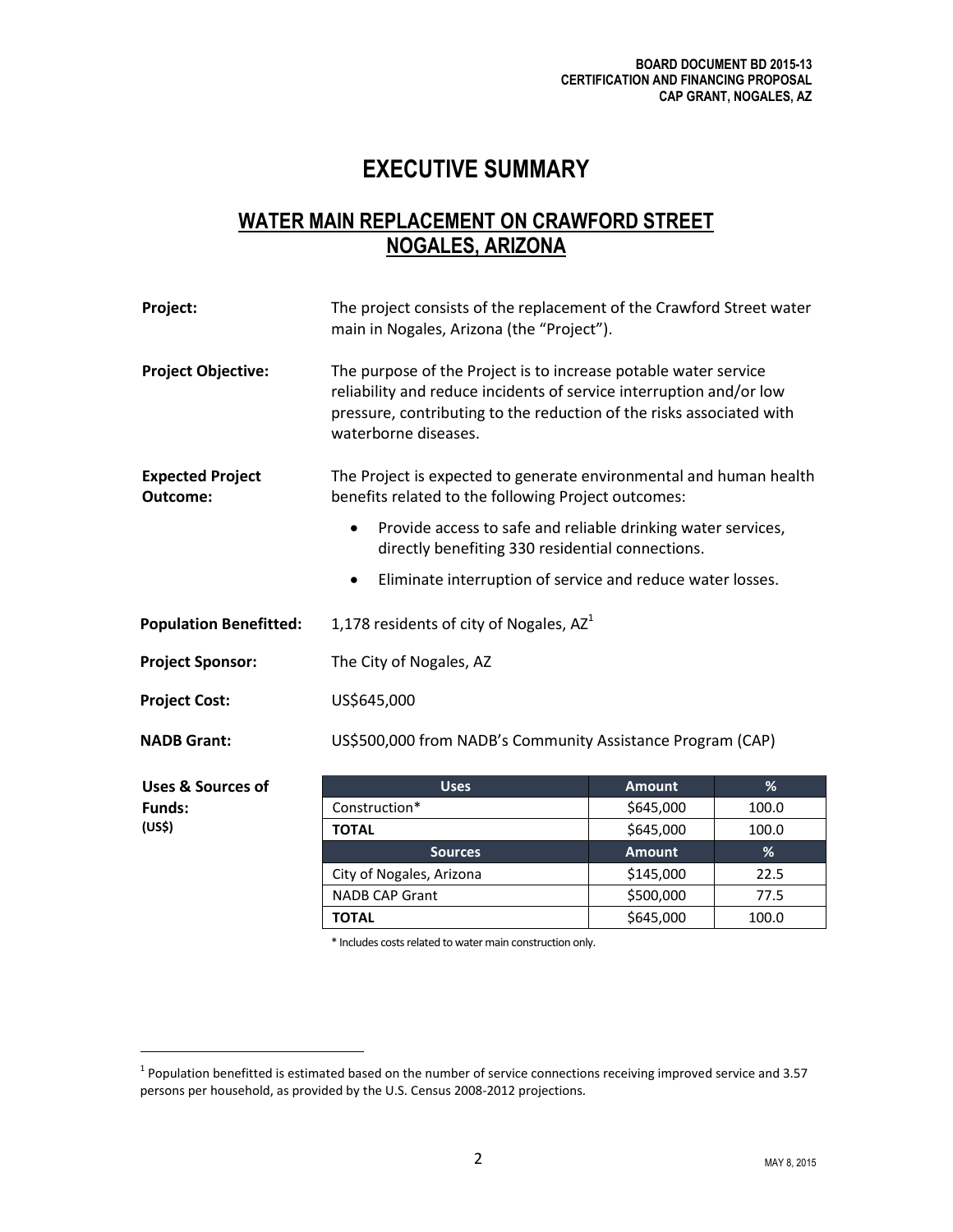## **CERTIFICATION AND FINANCING PROPOSAL**

## **WATER MAIN REPLACEMENT ON CRAWFORD STREET NOGALES, ARIZONA**

## **1. ELIGIBILITY**

#### *Project Type*

The Project falls within the eligible sector of drinking water.

#### *Project Location*

The Project is located in the city of Nogales, Arizona, which is directly adjacent to the U.S.- Mexico border.

#### *Project Sponsor and Local Authority*

The public-sector project sponsor is the City of Nogales, AZ (the "Sponsor" or the "City"). Pursuant to Arizona Revised Statutes (A.R.S.) 9-511 and 9-514, the City of Nogales has the legal authority to operate and maintain water treatment, storage and distribution systems, as well as wastewater collection and treatment systems. The Public Works Department of the City of Nogales is authorized to provide water services to the community and is responsible for developing infrastructure improvement projects.

#### **2. CERTIFICATION CRITERIA**

#### **2.1. TECHNICAL CRITERIA**

#### **2.1.1. Project Description**

#### *Geographic Location*

The city of Nogales is located in Santa Cruz County in the south eastern part of the state of Arizona, directly across the international border from Nogales, Sonora. Figure 1 shows the location of Nogales.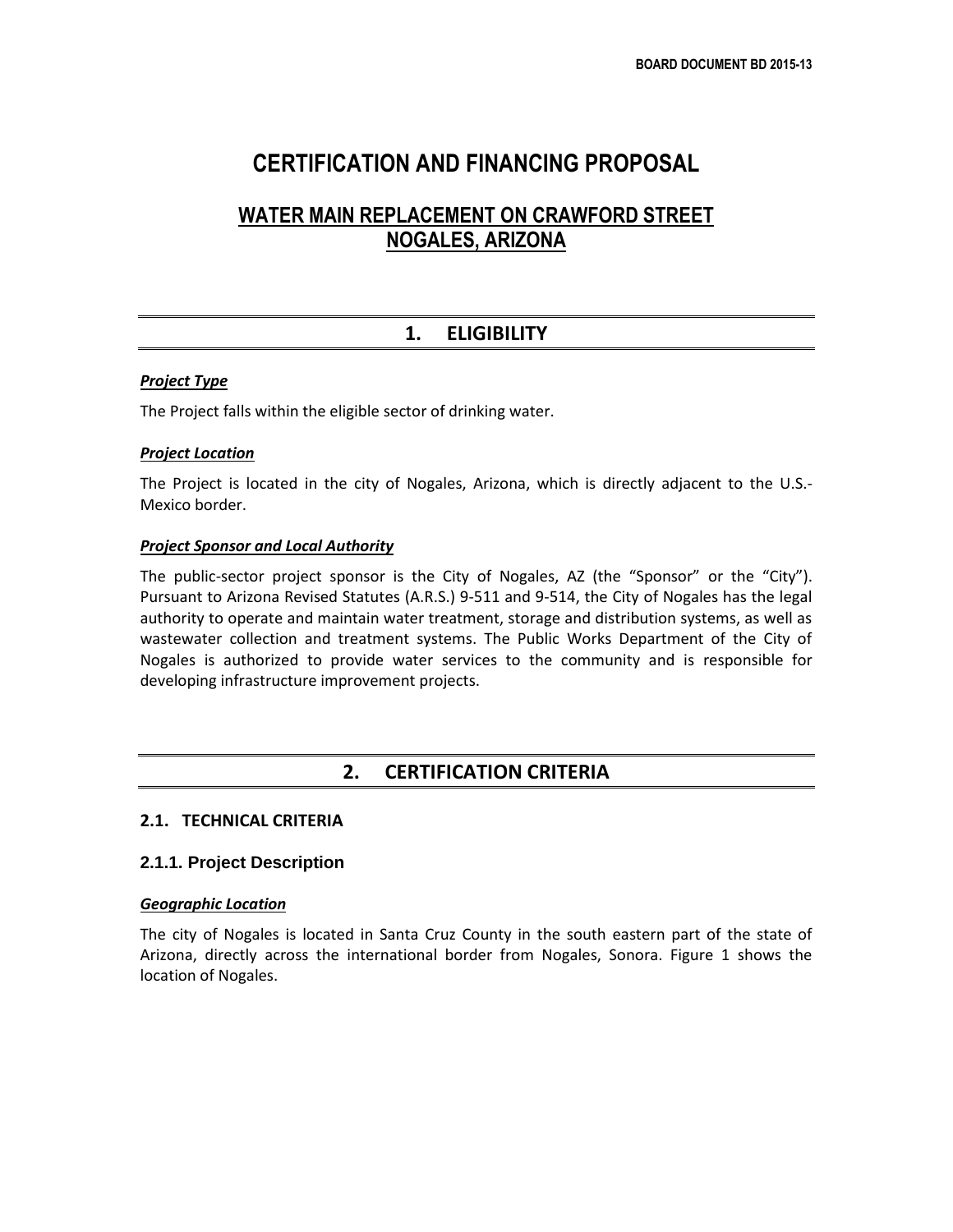**Figure 1 PROJECT VICINITY MAP**



#### *General Community Profile*

According to the population projections of the U.S. Census Bureau, the city had 20,456 residents in 2013, having decreased at an average annual rate of -1.8% over the last ten years from a population of 20,837 in 2010. $^2$ 

The city's economic activities are based primarily on trade, particularly winter produce imports. The unemployment rate is approximately 13%. The poverty level for Nogales is estimated at 36.5%, more than double the 17.2% poverty level estimated for the state. The median household income (MHI) is estimated at US\$27,500, which is 45% less than the state MHI of  $US$50,256.<sup>3</sup>$ 

The status of public services in Nogales, Arizona is described in the following table.

 $\overline{\phantom{a}}$ 

 $2$  U.S. Census Bureau, 2008-2012 projections.

<sup>&</sup>lt;sup>3</sup> U.S. Census Bureau, 2006-2012 projections.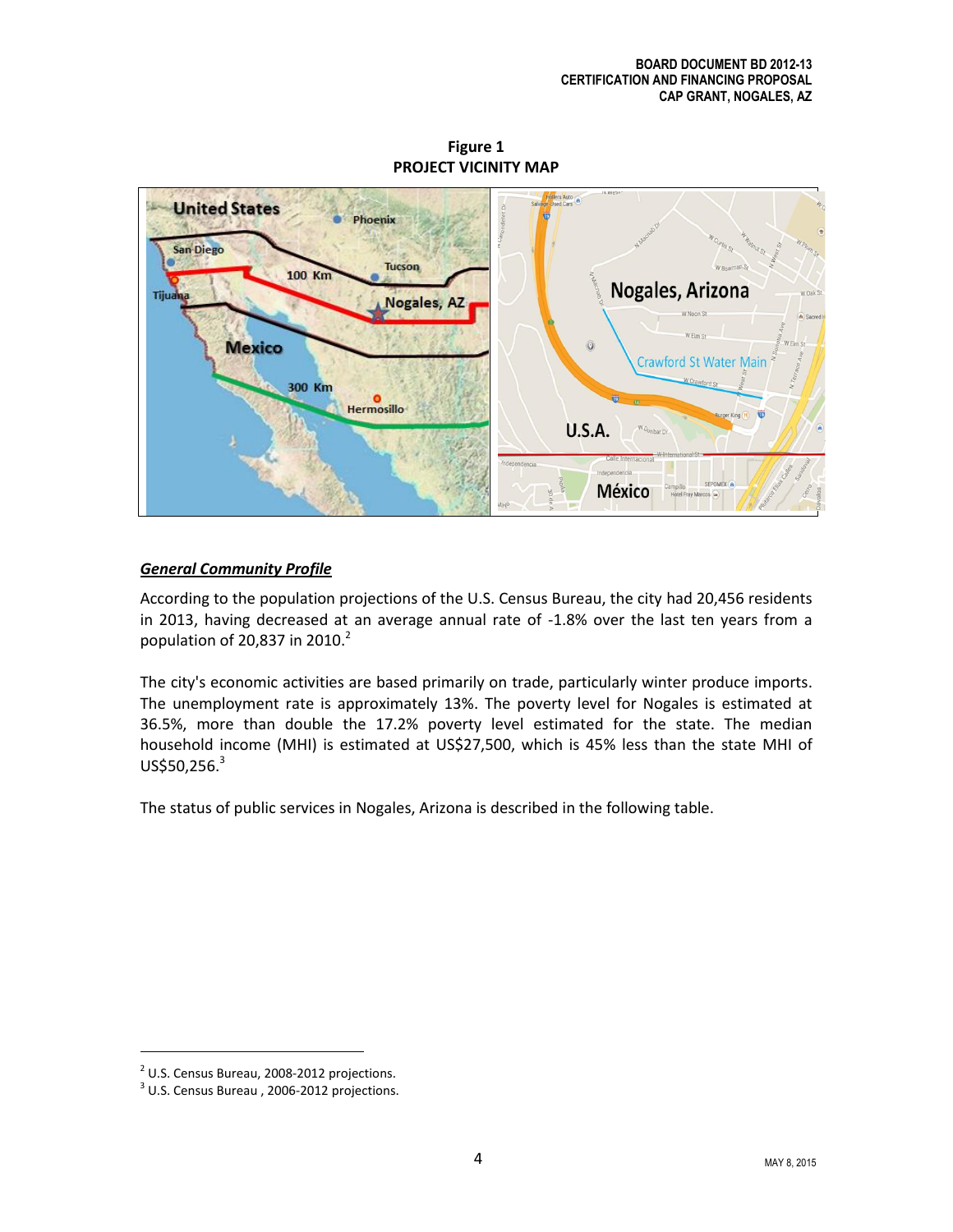| Table 1                                         |
|-------------------------------------------------|
| <b>BASIC PUBLIC SERVICES AND INFRASTRUCTURE</b> |

| <b>Water System</b>                                                 |                                                                                |                                |          |  |  |  |
|---------------------------------------------------------------------|--------------------------------------------------------------------------------|--------------------------------|----------|--|--|--|
| Coverage                                                            | 100% (10% Valle Verde Water Co. - private)                                     |                                |          |  |  |  |
| Supply source                                                       | Groundwater (14 wells)                                                         |                                |          |  |  |  |
| Number of hookups                                                   | 5,807 connections (5,112 residential; 695 commercial)                          |                                |          |  |  |  |
| <b>Wastewater Collection</b>                                        |                                                                                |                                |          |  |  |  |
| Coverage                                                            | 90% within city limits (remainder on septic systems)                           |                                |          |  |  |  |
| Number of connections*<br>5,068 (4,540 residential; 528 commercial) |                                                                                |                                |          |  |  |  |
| <b>Wastewater Treatment</b>                                         |                                                                                |                                |          |  |  |  |
| Coverage                                                            | 100%                                                                           |                                |          |  |  |  |
| Treatment facilities                                                | Plant                                                                          | <b>Type</b>                    | Capacity |  |  |  |
|                                                                     | Nogales International<br><b>Wastewater Treatment</b><br>Plant                  | Modified Ludzack -<br>Ettinger | 17.2 mgd |  |  |  |
| <b>Solid Waste</b>                                                  |                                                                                |                                |          |  |  |  |
| <b>Collection coverage</b>                                          | 100% city garbage collection, with approximately 12% diverted for<br>recycling |                                |          |  |  |  |
| Final disposal                                                      | Landfill                                                                       |                                |          |  |  |  |
| <b>Street Paving</b>                                                |                                                                                |                                |          |  |  |  |
|                                                                     |                                                                                |                                |          |  |  |  |

Source: City of Nogales, 2014.

mgd = millions gallons a day

\*Some commercial sewer connections serve multiple users. Service area outside city limits not included (i.e. Pena Blanca Highlands and Rio Rico)

#### *Local Water and Wastewater Systems*

Water and wastewater collection services are provided by the City through its Public Works Department. Currently, the City has two separate well field sources (WFS). The Santa Cruz River WFS is located northeast of the city and has six well sites that conveys water via a 16-inch transmission line to the Royal Road Tank (a 1-million-gallon reservoir) and the Crawford Tank (a 2-million-gallon reservoir). The City also provides potable water service to the Kino Springs area (outside the city limits) with five additional well sites along the Santa Cruz River.

Potrero Creek supports the other WFS, supplying three well sites that convey water via a 16-inch transmission line to the North Tank (a 1-million-gallon reservoir), High School Tank (a 1-milliongallon reservoir) and West Hill Tank (a 1-million-gallon reservoir). A fourth well site was taken offline due to contamination from tetrachloroethylene (TCE), a metal cleaning solvent discharged by United Musical Instruments (a factory no longer in operation).

The existing water main on Crawford Street consists of a 4-inch cast iron pipe with lead fittings and a 6-inch cement asbestos pipe that were installed in 1918. It is a shallow main that has experienced breaks over the last few decades, as well as service line repairs and replacements.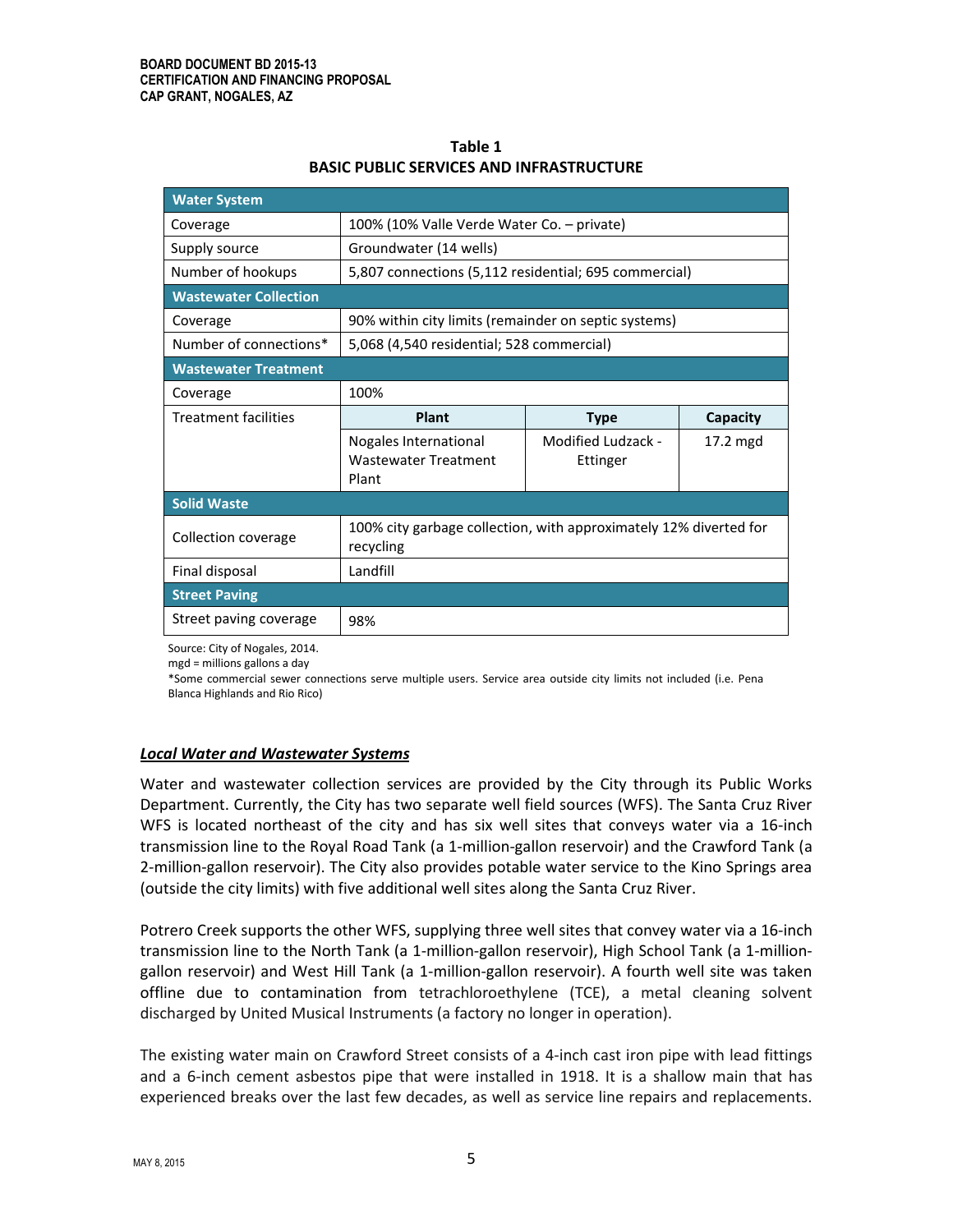Breaks are now occurring more frequently, causing frequent water losses and interrupting service, which lends to a potential for water quality and public safety issues.

Wastewater collected in both Nogales, Arizona and Nogales, Sonora, is treated at the Nogales International Wastewater Treatment Plant (NIWWTP). The plant has a capacity 17.2 million gallons a day (mgd), of which approximately 9.9 mgd is allotted to serve Nogales, Sonora, as specified in International Boundary and Water Commission Minute 276. The NIWWTP has a remaining capacity of 7.3 mgd, which is used to serve Nogales, Arizona, and surrounding areas. Average wastewater flows from Nogales, Arizona, are currently estimated at 2.0 mgd.  $^4$ 

#### *Project Scope and Design*

The Project consists of the replacement of the Crawford Street water distribution main, which includes the following components:

- 8-inch DR 14 (CL 305) PVC water main 2,967 linear feet
- 8-inch (CL 305) ductile iron water main 15 linear feet
- 49 water connections and flow meters replaced
- 4 combination air release valve
- 24 gate valves
- 7 fire hydrants

Figure 2 shows the general location of the Project within the city of Nogales. The red line shows the alignment of the proposed Crawford Street water main replacement.



**Figure 2 LOCATION OF PROJECT**

l

<sup>&</sup>lt;sup>4</sup> Source: U.S. IBWC, Nogales Field Office, NIWWTP operators.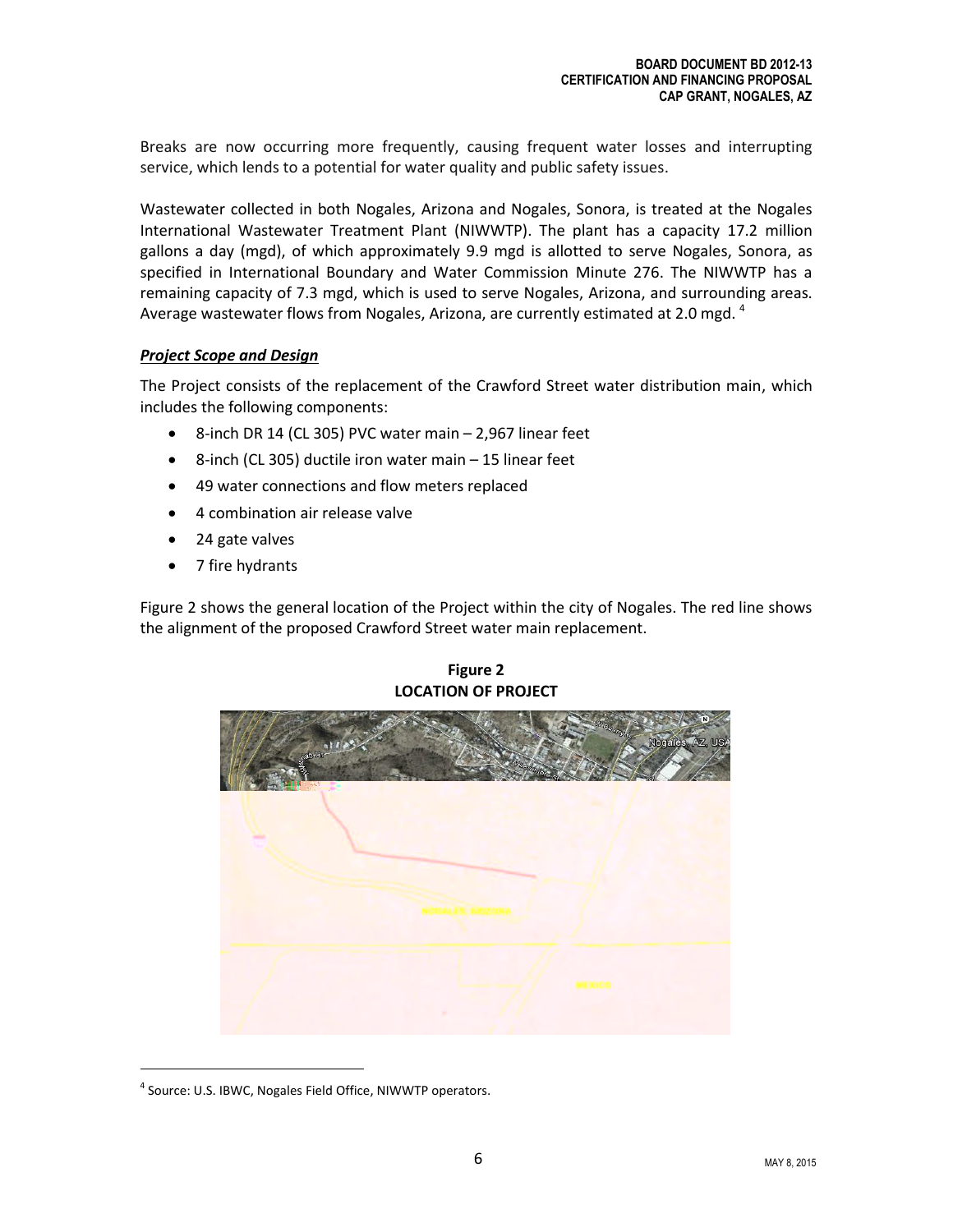The City has obtained the construction permit for the distribution line from the Arizona Department of Environmental Quality (ADEQ). According to the permit, construction must initiate before August 2015. Table 2 shows the proposed schedule for Project implementation milestones.

#### **Table 2 PROJECT MILESTONES**

| <b>Key Milestones</b> | <b>Status</b>                             |  |  |
|-----------------------|-------------------------------------------|--|--|
| Procurement           | Anticipated: $3^{\text{rd}}$ quarter 2015 |  |  |
| Construction duration | Six months from initiation                |  |  |

#### **2.1.2. Technical Feasibility**

#### *Design Criteria*

The final design of the proposed Crawford St. water main replacement was completed in accordance with the minimum design criteria established by the ADEQ as outlined in the Arizona Administrative Code, which requires that the Project be constructed in accordance with the following regulations:

- *Arizona Revised Statute (A.R.S.), Title 49, Chapter 2*, which establishes water quality standards;
- *A.R.S. 49-104.B.10*, establishing construction requirements according to ADEQ;
- *Arizona Administrative Code, Section R18-4-119*, which establishes required fittings and valves;
- *Arizona Administrative Code, Title 18, Chapter 4 (ACC R18-4)*, relating to primary drinking water regulations; and
- *Arizona Administrative Code, Title 18, Chapter 5, Article 5 (ACC R18-5-502,504)*, which specifies the minimum design criteria and approval to construct.

The final design is also consistent with Engineering Bulletin No. 10, Chapter 1, section D.1. The final design was reviewed and approved by ADEQ, ATC file Number 20120156.

#### *Selected Technology*

During the final design process, technical alternatives for pipe diameter, material and alignment were evaluated. To identify the most appropriate technology, technical alternatives were evaluated pursuant to the following factors:

- Required connection points for the system components
- Investment cost
- Operation and maintenance cost
- Materials and equipment reliability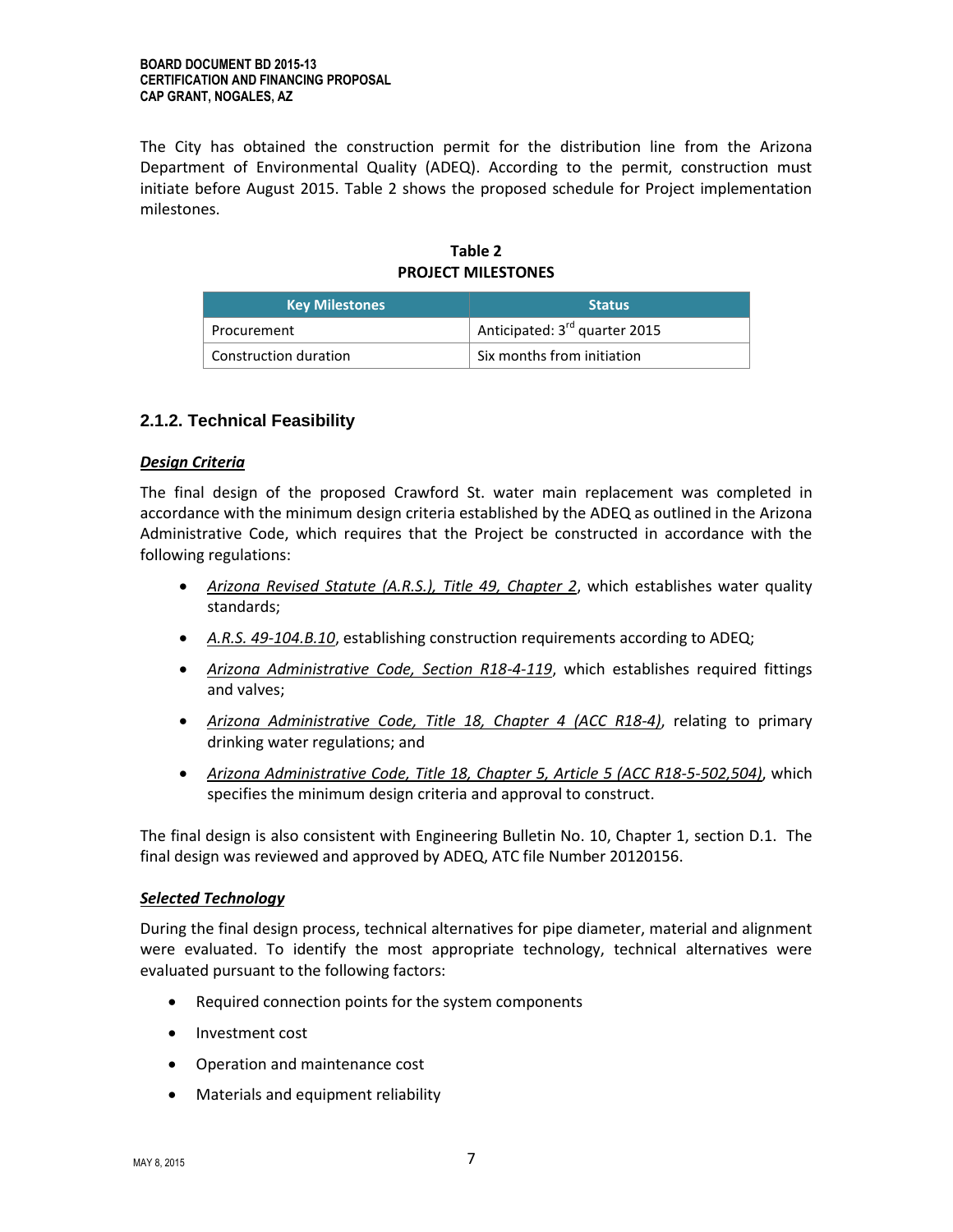- Environmental impact
- Sustainable technology and practices

Pipe diameter was selected based on the required slope, capacity and pressure to prevent leakage and over-excavation. The analysis also considered using various pipe materials in compliance with applicable standards and regulations. High-density polyethylene and PVC pipes were eva908(c)-37(6 re )-034(an)4(d)3( 1)-3thei3(r )29(cha(p)3pra0(eslati0(csre )-134(an)4(d)3( 1)-3suiip)tabari)3(li).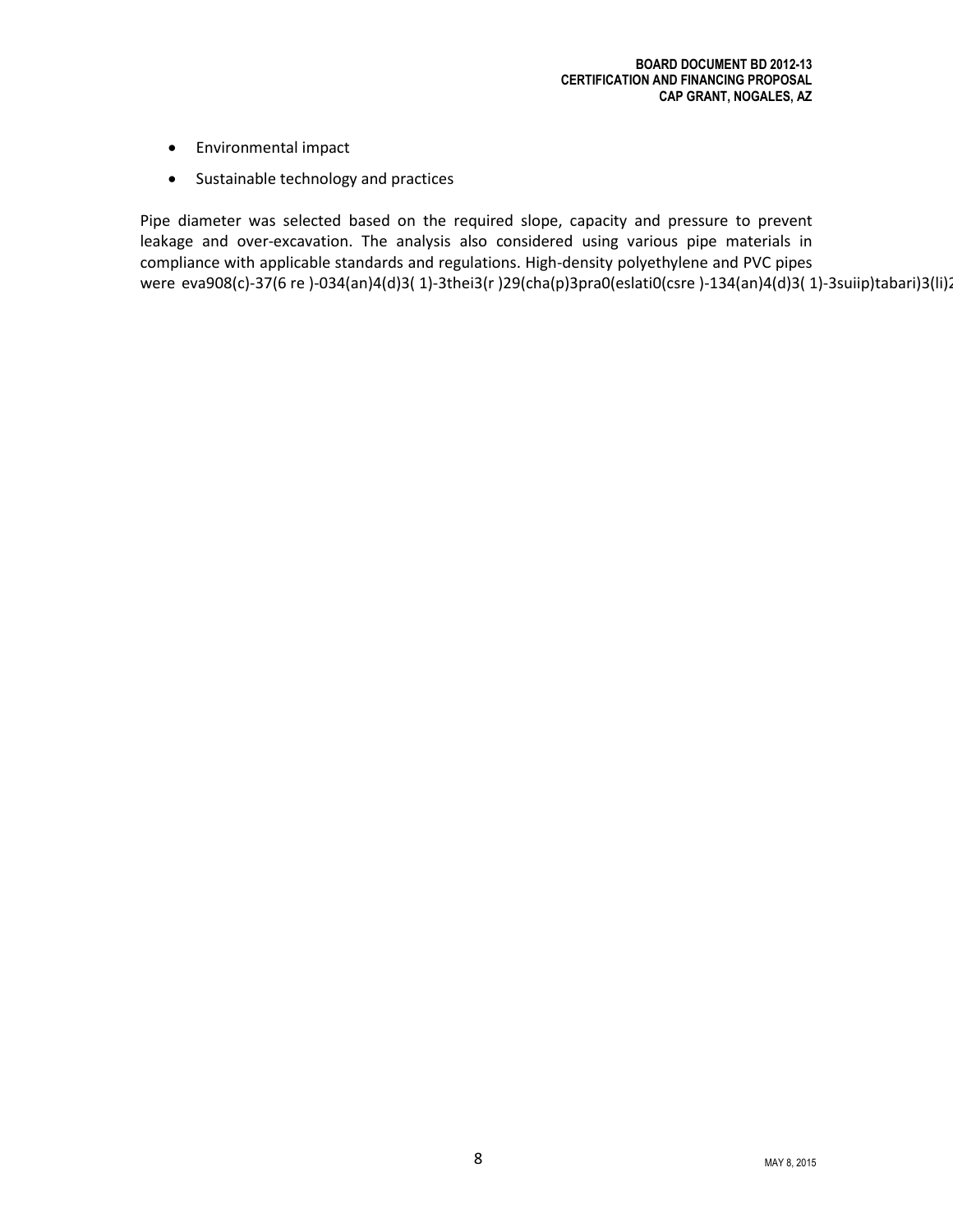#### **2.2. ENVIRONMENTAL CRITERIA**

#### **2.2.1. Compliance with Applicable Environmental Laws and Regulations**

#### *Applicable Laws and Regulations*

The Project will be constructed within the same alignment and the City's right-of-way. There are no additional environmental clearance laws applicable to the Project.

#### *Environmental Studies and Compliance Actions*

The City of Nogales obtained construction approval from the ADEQ (File# 20120156). This certificate gives the City permission to install the 8-inch PVC waterline, as long as notice is given to ADEQ as required in A.R.S. Section 49-104.B.10.

Construction debris disposal and other environmental mitigation considerations have been included in the technical specifications for the Project and will be part of the Engineer's Joint Contract Documents Committee (EJCDC) Construction Documents. The City will negotiate the recycling of the replaced pipe materials with the selected contractor.

#### *Pending Environmental Tasks and Clearances*

There are no pending environmental tasks or authorizations.

#### *Compliance Documents*

The only formal authorization required for the Project was ADEQ Approval to Construct (ATC) File No. 20120156, which includes the filing of an Approval of Construction (AOC).

#### **2.2.2. Environmental Effects / Impacts**

#### *Existing Conditions and Project Impact – Environmental*

The proposed Project will provide access to safe and reliable drinking water services, directly benefiting 330 residential connections, as well as eliminate service interruptions and reduce water losses. The environmental impact resulting from Project implementation will be positive overall, given that this Project will contribute to better distribution of available potable water sources.

#### *Mitigation of Risks*

Only minor environmental impacts are anticipated during construction of the Project, provided that the work is carried out in accordance with best management practices. Potential impacts may be present during the construction phase and include the following:

- Fugitive dust emissions;
- Combustion gas emissions from construction machinery; and
- Temporary roadway blockages and presence of workers in the area.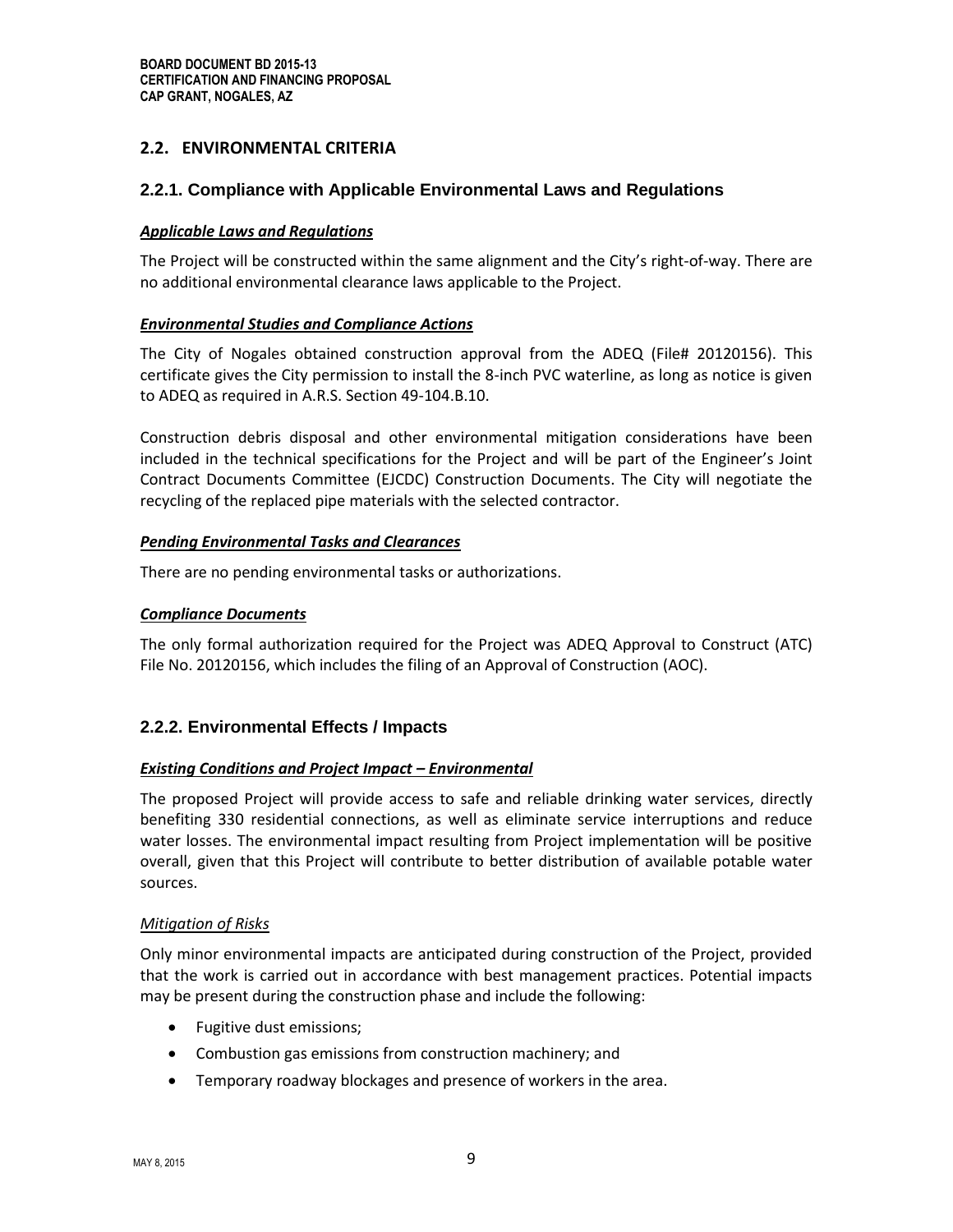Typical mitigation measures to be practiced:

- Application of water to reduce fugitive dust emissions;
- Vehicle tune-ups to reduce emissions; and
- Placement of warning signs to prevent potentially hazardous situations.

The water distribution line will be replaced along the same alignment, and there is no evidence of anthropological assets that might be affected by the installation of the waterline in the Project area. Should any historical and/or archeological remains be found, construction activities will be stopped and the appropriate department will be contacted for further assistance.

#### *Natural Resource Conservation*

Replacing the waterline will help prevent water losses resulting from frequent breaks and leaks in the aged infrastructure, thus conserving this vital resource in a drought prone area.

#### *No Action Alternative*

The no-action alternative was not considered viable. Failing to implement actions to improve the city's water distribution system would significantly limit the Public Works Department's ability to provide adequate water services in the Project area.

#### *Existing Conditions and Project Impact – Human Health*

Waterborne diseases are caused by pathogenic microorganisms that are directly transmitted as a result of inadequate wastewater disposal practices and unsafe water supplies. An individual can become ill after drinking water that has been contaminated with these organisms, eating uncooked foods that have been in contact with contaminated water, or through poor hygiene habits that contribute to the dissemination of diseases by direct or indirect human contact. Table 3 shows waterborne statistics for Santa Cruz County, Arizona.

| <b>Disease</b>     | <b>Number of Cases per Year</b> |      |      |      |      |
|--------------------|---------------------------------|------|------|------|------|
|                    | 2009                            | 2010 | 2011 | 2012 | 2013 |
| Amebiasis          |                                 |      |      |      |      |
| Campylobacteriosis |                                 | 18   | 19   | 23   |      |
| Cryptosporidiosis  |                                 |      |      |      |      |
| Giardiasis         |                                 |      |      |      |      |
| Shigellosis        |                                 |      | 10   | 10   |      |
| <b>Vibriosis</b>   |                                 |      |      |      |      |

**Table 3 WATERBORNE STATISTICS FOR SANTA CRUZ COUNTY, ARIZONA**

Source: Arizona Department of Health Services, Office of Infectious Disease Services.

Insufficient capacity and low pressure events in the water distribution system the city of Nogales can result in backflows and cross-contamination from wastewater, which may pose a health risk for water users. The Project will help prevent these problems by ensuring the transmission and distribution of safe drinking water throughout the city. According to the World Health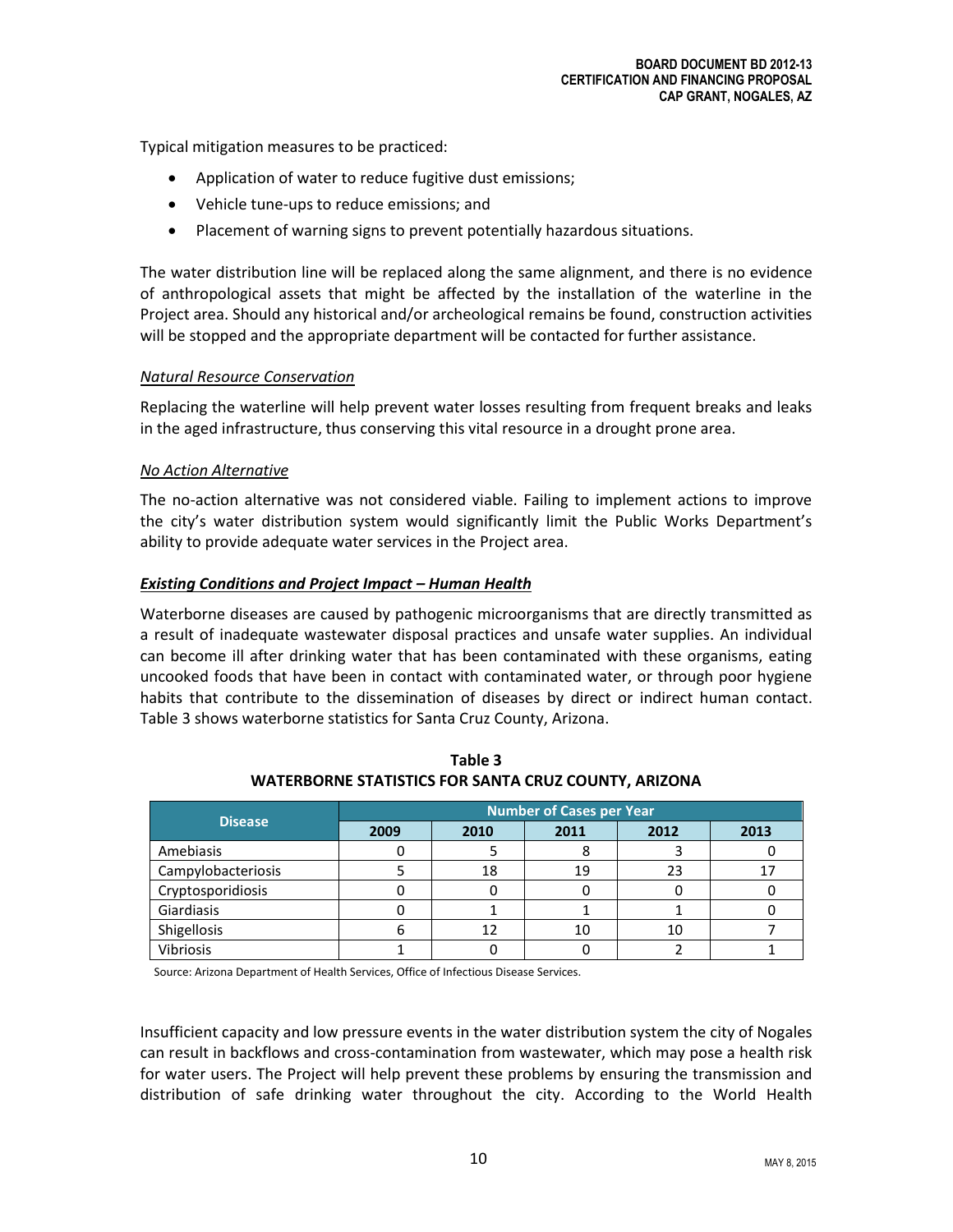Organization, access to safe water and sanitation facilities, as well as better hygiene practices can reduce ascariasis-related morbidity by 29%.<sup>5</sup>

#### *Transboundary Effects*

Due to the proximity of Nogales, Arizona, to Nogales, Sonora (Figure 1), there are frequent border crossings between the two communities. Therefore, environmental and health conditions in Nogales, Arizona also affect Nogales, Sonora. The construction of the needed water distribution infrastructure will have a direct positive impact on the health of area residents. No negative transboundary impacts are anticipated.

#### **2.3. FINANCIAL CRITERIA**

#### **2.3.1. Uses and Sources of Funds**

The total estimated cost of the Project is US\$645,000. The Project Sponsor requested a US\$500,000 grant from NADB through its Community Assistance Program (CAP) to complete the financing of the Project. Table 4 presents a summary of total Project costs and the sources of funds.

| <b>Uses</b>         | <b>Amount</b> | %     |
|---------------------|---------------|-------|
| Construction*       | \$645,000     | 100.0 |
| <b>TOTAL</b>        | \$645,000     | 100.0 |
| <b>Sources</b>      | <b>Amount</b> |       |
| City of Nogales, AZ | \$145,000     | 22.5  |
| NADB CAP grant      | \$500,000     | 77.5  |
| TOTAL               | \$645,000     | 100.0 |

**Table 4 USES AND SOURCES OF FUNDS**

\* Includes costs related to water main construction only.

#### **2.3.2. Program Criteria Compliance**

The Project complies with all CAP criteria. It is located within the U.S.-Mexico border region served by BECC and NADB, is being sponsored by a public sector entity and is in an environmental sector eligible for NADB financing. Additionally, as a water project, it is considered a priority under the CAP program. As shown in the above table, the Project Sponsor has agreed to cover more than the 10% minimum required under the program.

All necessary permits and authorizations have been obtained, and the Project Sponsor is ready to initiate bidding for construction once funding has been approved. Upon completion, an estimated 1,178 residents will directly benefit from improved drinking water services.

 $\overline{\phantom{a}}$ 

<sup>&</sup>lt;sup>5</sup> WHO, Water, Sanitation and Hygiene Links to Health, Facts and figures updated November 2004 [\(http://www.who.int/water\\_sanitation\\_health/publications/facts2004/en/\)](http://www.who.int/water_sanitation_health/publications/facts2004/en/).